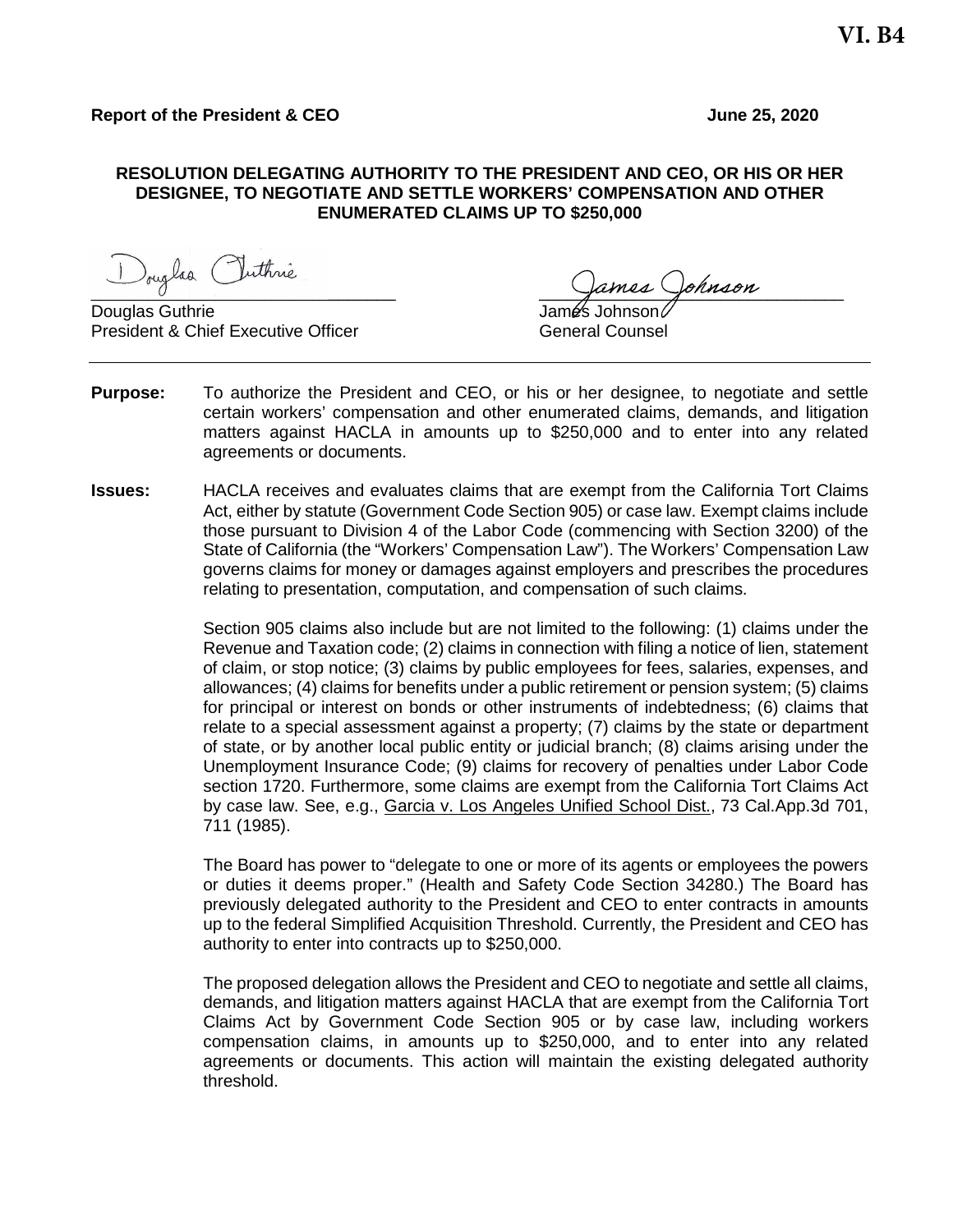A separate delegation will cover settlements of claims that fall within the Government Tort Claims Act, if approved by the Board. In the event that a settlement includes multiple claims, some of which are covered by the Tort Claims Act and some of which are not, Board authorization would be required if the settlement amount allocated to the claims covered by the Tort Claims Act exceeded \$50,000.

## **Vision Plan: PATHWAYS Strategy #7: Identify opportunities to reduce operating and administrative costs so that scarce resources are maximized**

The proposed delegation will expedite the review, approval, and execution of settlement agreements by providing explicit authority to efficiently resolve workers' compensation claims and other enumerated claims against HACLA.

**Funding:** *Source of Funds*: The Housing Authority is self-insured for workers compensation claims and budgets annually for each program based on its loss history. As such, federal and non-federal funds for those programs are used. For other enumerated claims, the Housing Authority maintains liability insurance coverage; those premiums are paid with both federal and non-federal funds. However, all deductibles are paid from non-federal funds.

> *Budget Impact*: This delegation will not affect the annual budgeted amounts in the programs or increase the anticipated costs.

#### **Environmental Review:** Not applicable

**Section 3:** Not applicable

**Attachment:** Resolution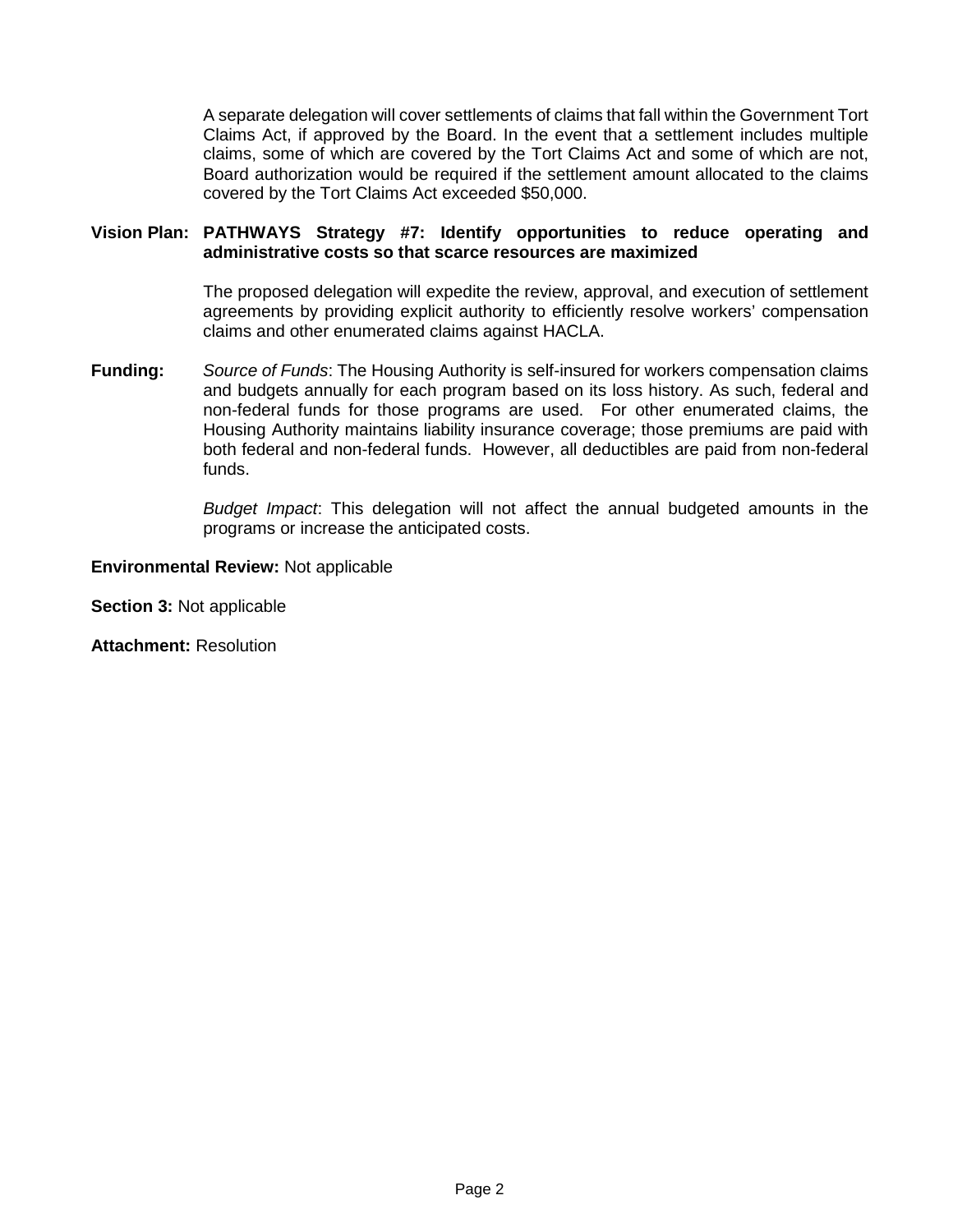# **RESOLUTION NO.\_\_\_\_\_\_\_\_\_\_\_\_\_\_**

# **RESOLUTION DELEGATING AUTHORITY TO THE PRESIDENT AND CEO, OR HIS OR HER DESIGNEE, TO NEGOTIATE AND SETTLE WORKERS' COMPENSATION AND ENUMERATED CLAIMS UP TO \$250,000**

**WHEREAS,** HACLA is a public body, corporate and politic, organized and existing under the California Health and Safety Code Section 34200 et seq. (the "Housing Authorities Law"), and is authorized under Section 34311 of that Code to participate in lawsuits and execute legal instruments necessary or convenient to the exercise of its powers pursuant to action of the Board of Commissioners (the "Board"); and

**WHEREAS**, Section 905 of the Government Code exempts certain enumerated types of claims, including but not limited to the following: (1) claims under the Revenue and Taxation code; (2) claims in connection with filing a notice of lien, statement of claim, or stop notice; (3) claims by public employees for fees, salaries, expenses, and allowances; (4) workers' compensation claims; (5) claims for benefits under a public retirement or pension system; (6) claims for principal or interest on bonds or other instruments of indebtedness; (7) claims that relate to a special assessment against a property; (8) claims by the state or department of state, or by another local public entity or judicial branch; (9) claims arising under the Unemployment Insurance Code; (10) claims for recovery of penalties under Labor Code section 1720; additional claims are also exempt from the Tort Claims Act by case law; and

**WHEREAS,** the California Labor Code (commencing at Section 3200) (the "Workers' Compensation Law"), governs claims for money or damages against employers, including HACLA, and prescribes the procedures relating to presentation, computation, and compensation of such claims; and

**WHEREAS,** the Board is authorized to delegate to the President and CEO such powers and duties as it deems proper pursuant to California Health and Safety Code Section 34280.

# **NOW THEREFORE BE IT RESOLVED:**

**Section 1.** The foregoing recitals are incorporated into this Resolution by this reference and constitute a material part of this Resolution.

**Section 2**. The Board does authorize, order, and direct the President and CEO, or his or her designee, to allow, compromise, or settle any claim or litigation matter against HACLA that falls within the exemptions to the Tort Claims Act listed in Section 905 of the Government Code, including workers' compensation claims, as well as any claim or litigation exempt from the Tort Claims Act by case law, provided the amount to be paid by HACLA pursuant to the allowance, compromise, or settlement does not exceed Two Hundred and Fifty Thousand Dollars (\$250,000.00). The President and CEO, or his or her designee, is authorized, ordered, and directed to execute any agreements and other documents on behalf of HACLA which may be necessary to accomplish and complete any such allowance, compromise, or settlement.